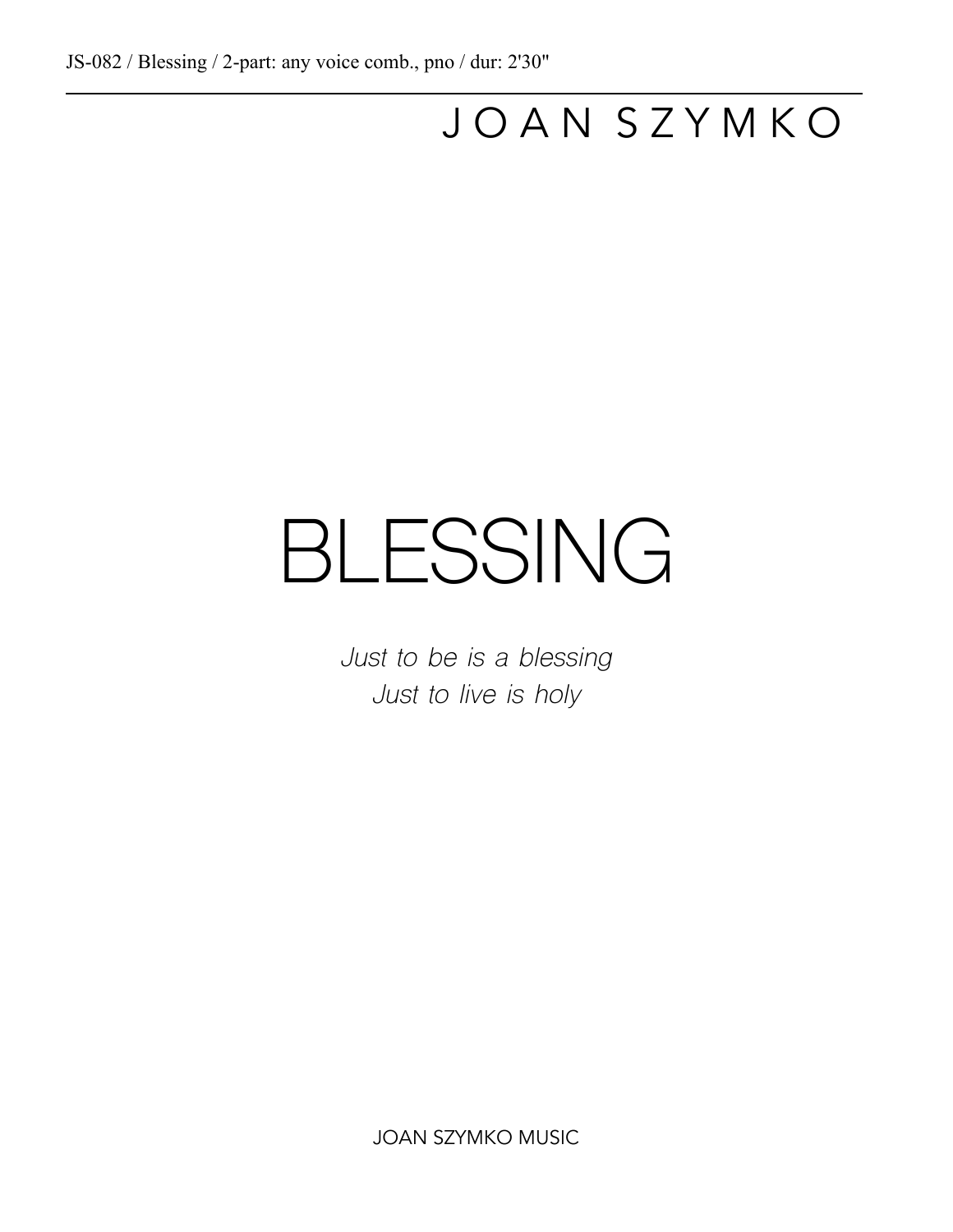



\*Abraham Heschel (1907-1972) was a Polish born American rabbi and a leading Jewish theologian of the 20th century. He is also widely read and influential outside of the Judaism. Heschel believed and argued that religious experience is a fundamentally human impulse, not just a Jewish one and that no religious community could claim a monopoly on religious truth. For composer bio, see <joanszymko.com>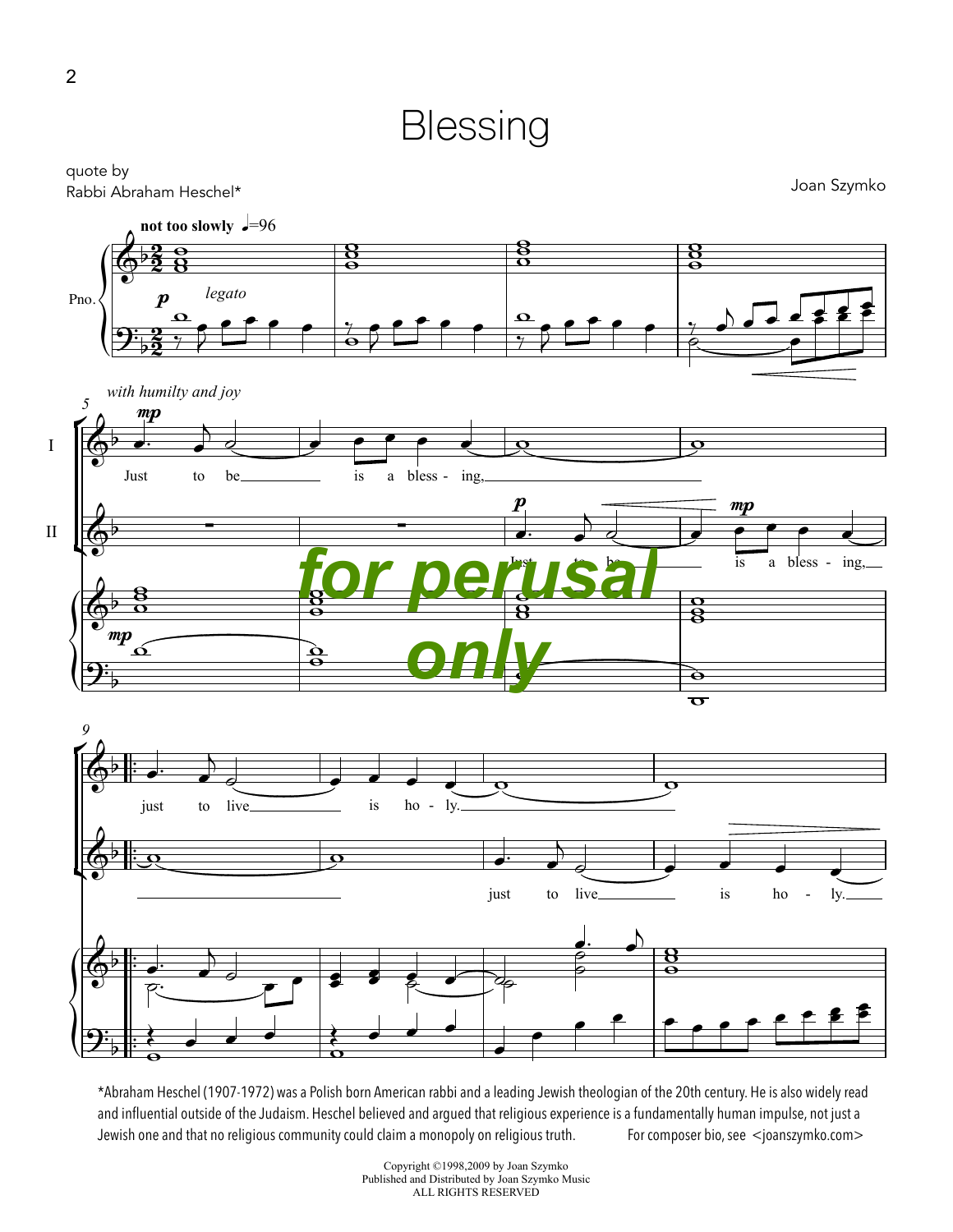